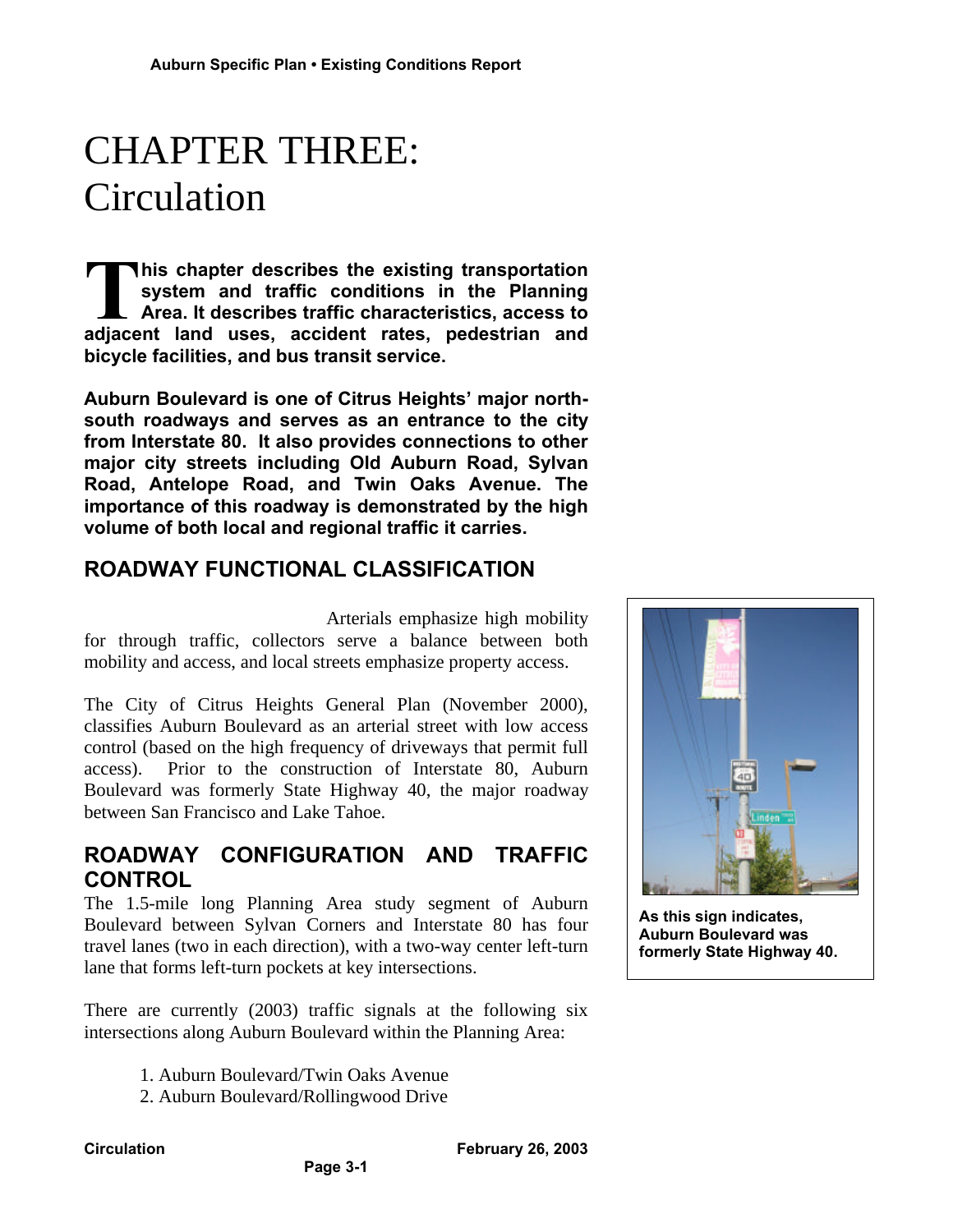- 3. Auburn Boulevard/Grand Oaks Avenue
- 4. Auburn Boulevard/Antelope Road
- 5. Auburn Boulevard/Kanai Avenue
- 6.Auburn Boulevard/Pedestrian crossing signal adjacent to Sylvan Middle School

Intersections 1, 4, and 5 were selected for detailed analysis based on the existing levels of congestion and/or other operational issues. The intersection of Auburn Boulevard/Old Auburn Road/Sylvan Road was not analyzed because this intersection was studied in 2002 as part of the Sylvan Corners improvement project.

# **GENERAL PLAN TRANSPORTATION POLICIES**

Level of service (LOS) is a term that describes the operating performance of an intersection or roadway. LOS is measured quantitatively and described on a scale from LOS A to LOS F, with LOS A being the best (i.e., free-flow conditions) and LOS F being the worst (i.e., substantial congestion and delay).

Policy 29.1 in the City of Citrus Heights General Plan (November, 2000) states that the City intends to: "Develop and manage the roadway system to obtain LOS D or better for all roadways and intersections in the City."

# **ROADWAY SEGMENT OPERATIONS**

On Tuesday, October 1, 2002, Fehr & Peers conducted daily traffic counts at the following four locations on Auburn Boulevard:

- 1. At North City limit
- 2. North of Antelope Road (near Rusch Park)
- 3. North of Kanai Avenue
- 4. North of Old Auburn Road (near Sylvan Middle School)

As shown on Figures 3-1 and 3-2, the Average Daily Traffic (ADT) along Auburn Boulevard ranged from 32,000 to 34,300 vehicles. The existing traffic counts were compared to daily traffic counts conducted in 1998 for the City of Citrus Heights General Plan. This comparison revealed that traffic has increased approximately 17 percent on Auburn Boulevard north of Antelope Road and approximately 33 percent south of Antelope Road. This growth is attributable to both local trips and regional trips passing through the city.

According to the City of Citrus Heights General Plan (November 2000), the maximum ADT on Auburn Boulevard to maintain acceptable (i.e., LOS D) operations is 27,000 vehicles. Operations are considered to be at LOS F when the ADT reaches 30,000. In other words, Auburn Boulevard operates at LOS F.



**Auburn Boulevard near Cripple Creek.**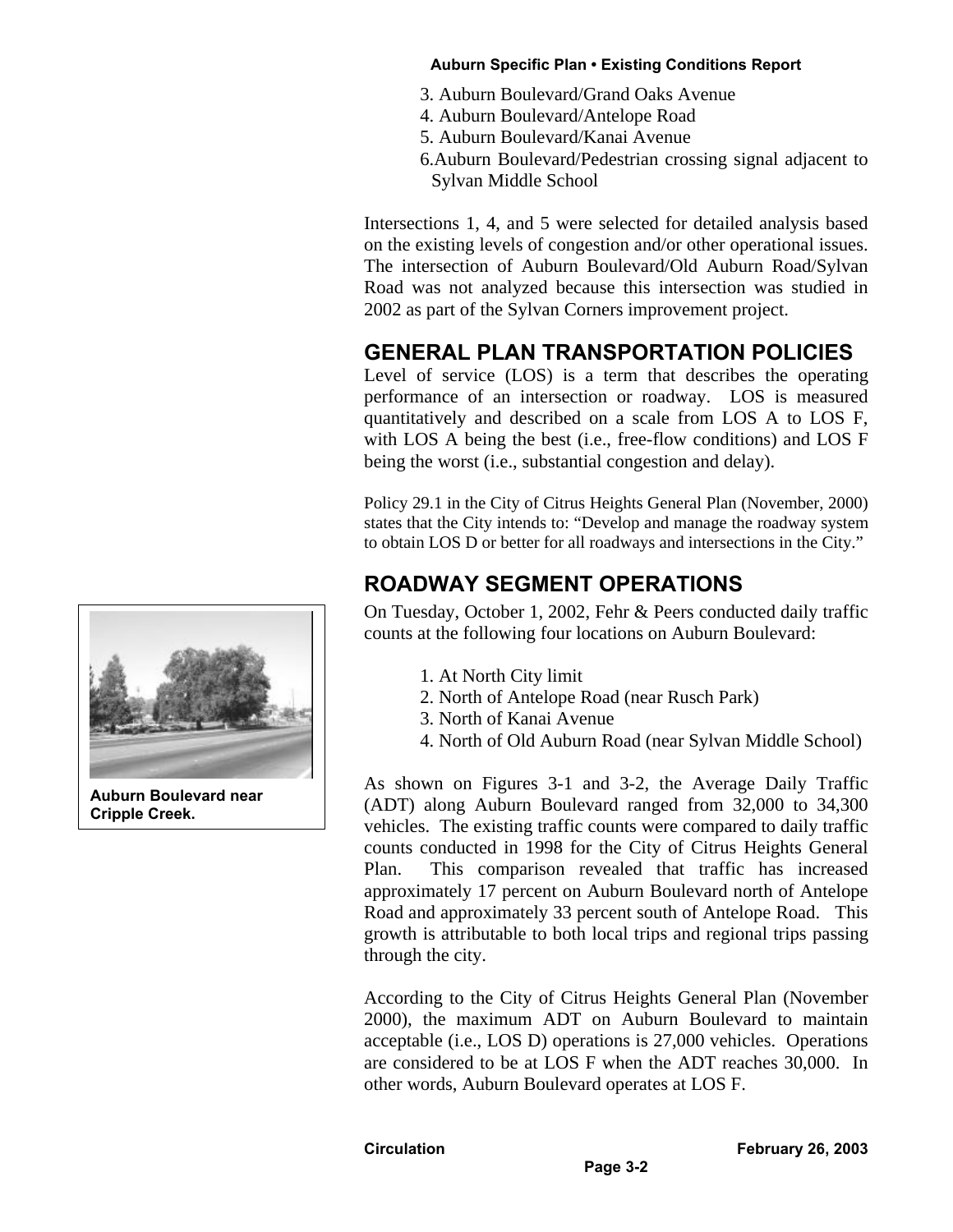The segment of Auburn Boulevard between Whyte Avenue and Linden Avenue is characterized by substantial levels of through traffic and poor access to adjacent land uses. This segment is adjacent to the K-Mart store and frequently experiences conflicts between vehicles in the center left-turn lane creating vehicle congestion, driver confusion, and the potential for traffic accidents.

### **INTERSECTION OPERATIONS**

On Tuesday, October 1, 2002, Fehr & Peers conducted morning  $(7:00$  a.m.  $-9:00$  a.m.) and evening  $(4:00$  p.m.  $-6:00$  p.m.) peak period traffic counts at the following three signalized intersections on Auburn Boulevard:

- 1. Auburn Boulevard/Twin Oaks Avenue
- 2. Auburn Boulevard/Antelope Road
- 3. Auburn Boulevard/Kanai Avenue

In general, the a.m. peak hour occurred from 7:30 to 8:30 a.m. and the p.m. peak hour occurred from 4:45 to 5:45 p.m.

Intersection operations were evaluated at each intersection based on the methodology contained in the Highway Capacity Manual (Transportation Research Board, 2000). Table 3-1 relates the average delay thresholds associated with each level of service category for signalized intersections.

| <b>TABLE 3-1</b>                            |                                 |  |  |  |
|---------------------------------------------|---------------------------------|--|--|--|
| <b>LEVEL OF SERVICE THRESHOLDS</b>          |                                 |  |  |  |
| Average Control Delay (seconds/vehicle) for |                                 |  |  |  |
| <b>Level of Service</b>                     | <b>Signalized Intersections</b> |  |  |  |
| А                                           | < 10.1                          |  |  |  |
| B                                           | $10.1 - 20.0$                   |  |  |  |
| C                                           | $20.1 - 35.0$                   |  |  |  |
| D                                           | $35.1 - 55.0$                   |  |  |  |
| E                                           | $55.1 - 80.0$                   |  |  |  |
| F                                           | > 80.0                          |  |  |  |

Source: *Highway Capacity Manual* (Transportation Research Board, 2000)

Table 3-2 shows the existing a.m. and p.m. peak hour operations for the three study intersections, including average delay and level of service.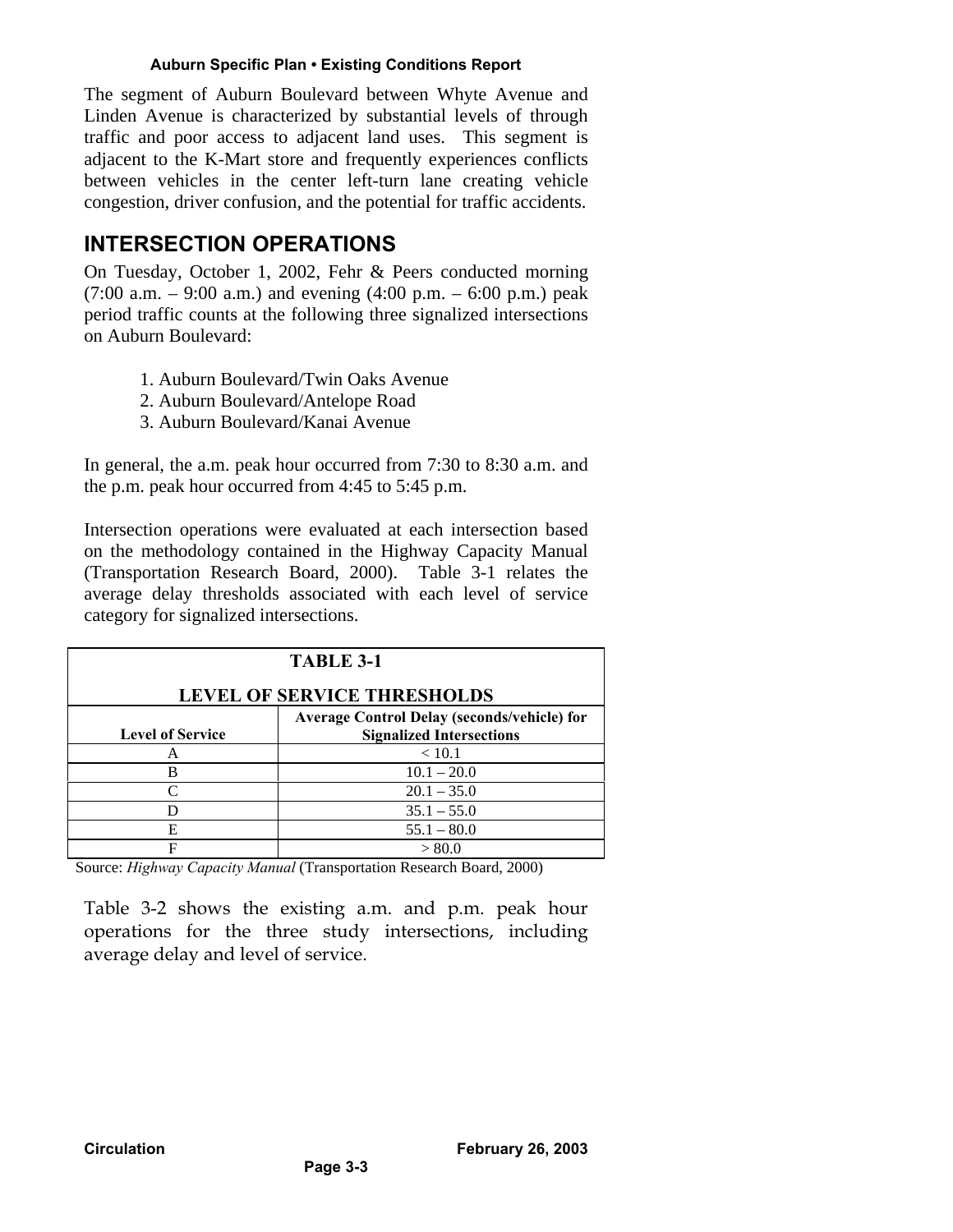| TABLE 3-2                                                             |                             |                           |                  |                                                |                  |  |
|-----------------------------------------------------------------------|-----------------------------|---------------------------|------------------|------------------------------------------------|------------------|--|
| <b>INTERSECTION LEVELS OF SERVICE - EXISTING</b><br><b>CONDITIONS</b> |                             |                           |                  |                                                |                  |  |
|                                                                       |                             | A.M. Peak Hour            |                  | P.M. Peak<br>Hour                              |                  |  |
| <b>Intersection</b>                                                   | Control                     | <b>Delay</b><br>(sec/veh) | $\mathbf{LOS}^2$ | <b>Delay</b><br>$(\text{sec}/\text{v})$<br>eh) | LOS <sup>2</sup> |  |
| Auburn Boulevard/Twin<br>Oaks Avenue                                  | Traffic Signal              | 19.2                      | B                | 23.7                                           |                  |  |
| Auburn Boulevard/Antelope<br>Road                                     | Traffic Signal <sup>1</sup> | 45.8                      | D                | 67.5                                           | E                |  |
| Auburn Boulevard/Kanai<br>Avenue                                      | Traffic Signal              | 13.1                      | B                | 11.3                                           | в                |  |

Notes: <sup>1</sup>This intersection has extensive vehicle queues and a long cycle  $^{2}$ LOS = Level of Service

Source: Fehr & Peers Associates, 2002.

The Auburn Boulevard/Twin Oaks Avenue and Auburn Boulevard/Kanai Avenue intersections operate at LOS C or better. The Auburn Boulevard/Antelope Road intersection operates at LOS D during the a.m. peak hour but LOS E during the p.m. peak hour. Field observations indicate that this intersection has extensive vehicle queues and a long cycle length (approximately three minutes) during peak hours.

### **DRIVEWAYS**

Auburn Boulevard has numerous driveways that serve adjacent businesses and residential areas. There is a total of 120 unsignalized driveways along Auburn Boulevard, including 92 full access driveways, 27 right-turn only driveways, and one driveway permitting left-turn ingress and right-turns. Three additional driveways are configured as the fourth (east) leg to the signalized intersections at Rollingwood Drive, Grand Oaks Drive, and Kanai Avenue.

The study segment of Auburn Boulevard between Sylvan Corners and Interstate 80 has an average of 32 driveways per mile (for one side of the street). This translates into an average spacing of 160 feet between driveways. However, many unsignalized driveways are spaced only 25 to 100 feet apart. Neighboring jurisdictions (e.g., Roseville, Sacramento County) typically require between 150 feet and 250 feet of spacing between driveways on arterial streets.

Fehr & Peers collected relevant driveway data for several major arterials in the Sacramento region including access restrictions at unsignalized driveways. Table 3-3 summarizes the driveway data on six comparable arterial street segments. As shown, the density



**A residential driveway directly on Auburn Boulevard.**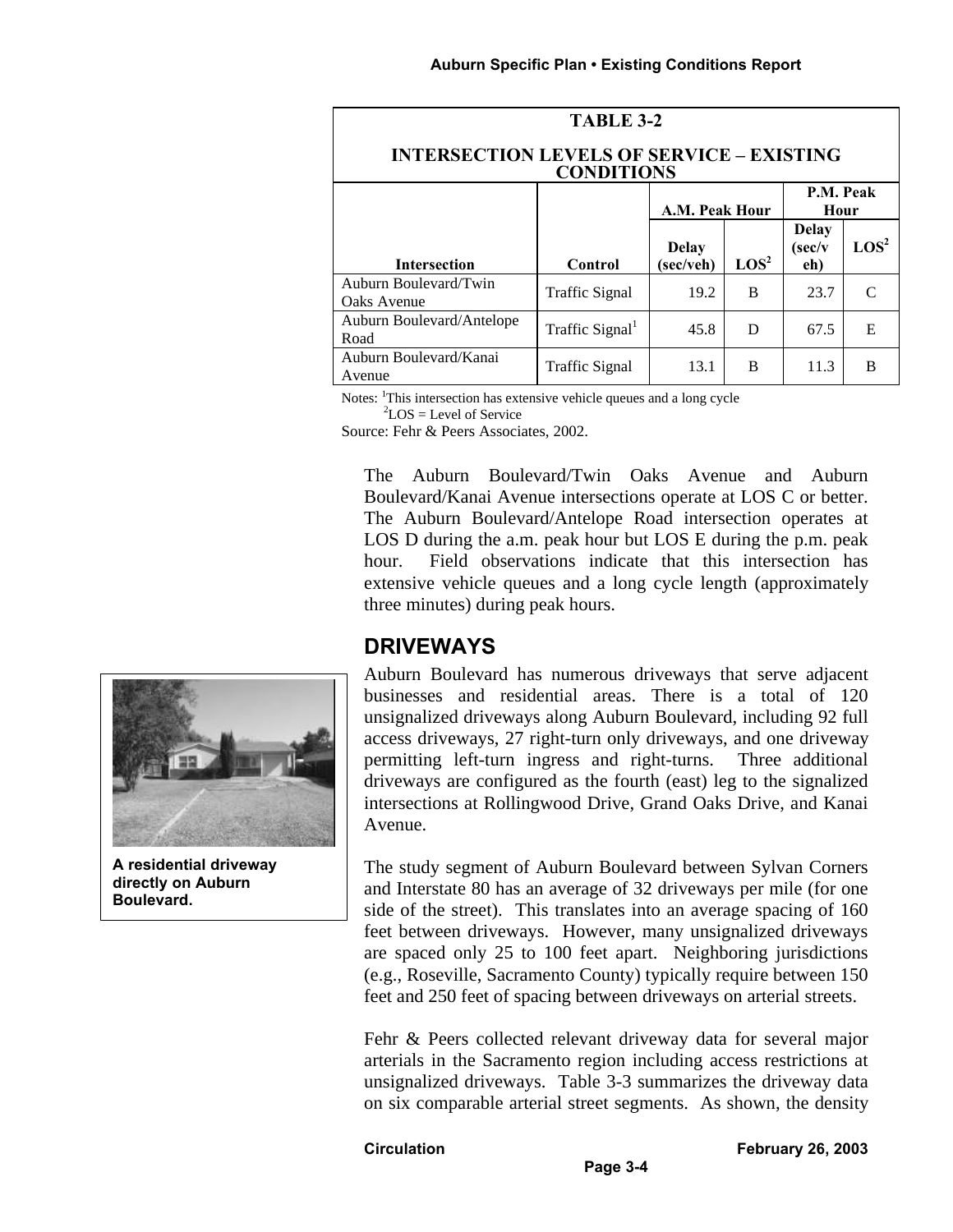of driveways on Auburn Boulevard is far greater than any of the other roadways studied.

Deceleration lanes are not provided at any of the driveways along Auburn Boulevard. Deceleration lanes can reduce impacts and delays to through traffic on Auburn Boulevard and reduce the potential for rear-end accidents.

| <b>TABLE 3-3</b>                                                          |                   |                                |                                                   |                        |                   |              |                              |
|---------------------------------------------------------------------------|-------------------|--------------------------------|---------------------------------------------------|------------------------|-------------------|--------------|------------------------------|
| <b>DRIVEWAY DENSITIES FOR ARTERIAL STREETS</b>                            |                   |                                |                                                   |                        |                   |              |                              |
|                                                                           |                   |                                | <b>Number of Unsignalized</b><br><b>Driveways</b> |                        |                   |              |                              |
|                                                                           |                   | Number of                      |                                                   | $LT$ in <sup>1</sup>   |                   |              | Number of                    |
| <b>Roadway Segment</b><br>(Jurisdiction)                                  | Length<br>(miles) | Signalized<br><b>Driveways</b> | Full<br><b>Access</b>                             | &<br>RIRO <sup>2</sup> | RIRO <sup>2</sup> | <b>Total</b> | <b>Driveways</b><br>per Mile |
| Sunrise Avenue – Frances<br>Drive to Cirby Way (Roseville)                | 0.75              | $\Omega$                       | 20                                                | $\Omega$               | 5                 | 25           | 16.7                         |
| Douglas Boulevard - Eureka<br>Road to Sunrise Avenue<br>(Roseville)       | 1.00              | $\overline{2}$                 | 1                                                 | 4                      | 21                | 26           | 14.0                         |
| Howe Avenue – Arden Way to<br>Fair Oaks Boulevard<br>(Sacramento)         | 1.50              | 3                              | $\theta$                                          | 6                      | 56                | 62           | 21.7                         |
| Arden Way - Point West Way<br>to Ethan Way (Sacramento)                   | 0.60              | 3                              | $\theta$                                          | $\overline{2}$         | 13                | 15           | 15.0                         |
| Watt Avenue - Auburn<br>Boulevard to El Camino<br>Avenue (Sacramento Co.) | 1.70              | 1                              | $\theta$                                          | 5                      | 62                | 67           | 20.0                         |
| Sunrise Avenue - Madison<br>Avenue to Greenback Lane<br>(Citrus Heights)  | 1.00              | 3                              | $\theta$                                          | 2                      | 14                | 16           | 9.5                          |
| Auburn Boulevard - Whyte<br>Avenue to Sylvan Road (Citrus<br>Heights)     | 1.90              | 3                              | 92                                                | 1                      | 27                | 120          | 32.4                         |

Notes:  ${}^{1}LT$  in = Left-turn ingress access

 ${}^{2}$ RIRO = Right-turn in/right-turn out access

Source: Fehr & Peers, 2002

### **TRAVEL SPEEDS**

Fehr & Peers conducted traffic speed surveys at the following two locations on Auburn Boulevard:

1. North of Antelope Road (between Baird Way and Cedar Drive)

2. South of Antelope Road (between Ramona Lane and Willow Way)

As prescribed in the Traffic Manual (Caltrans, 1996), the speed surveys were conducted during off-peak hours (i.e.,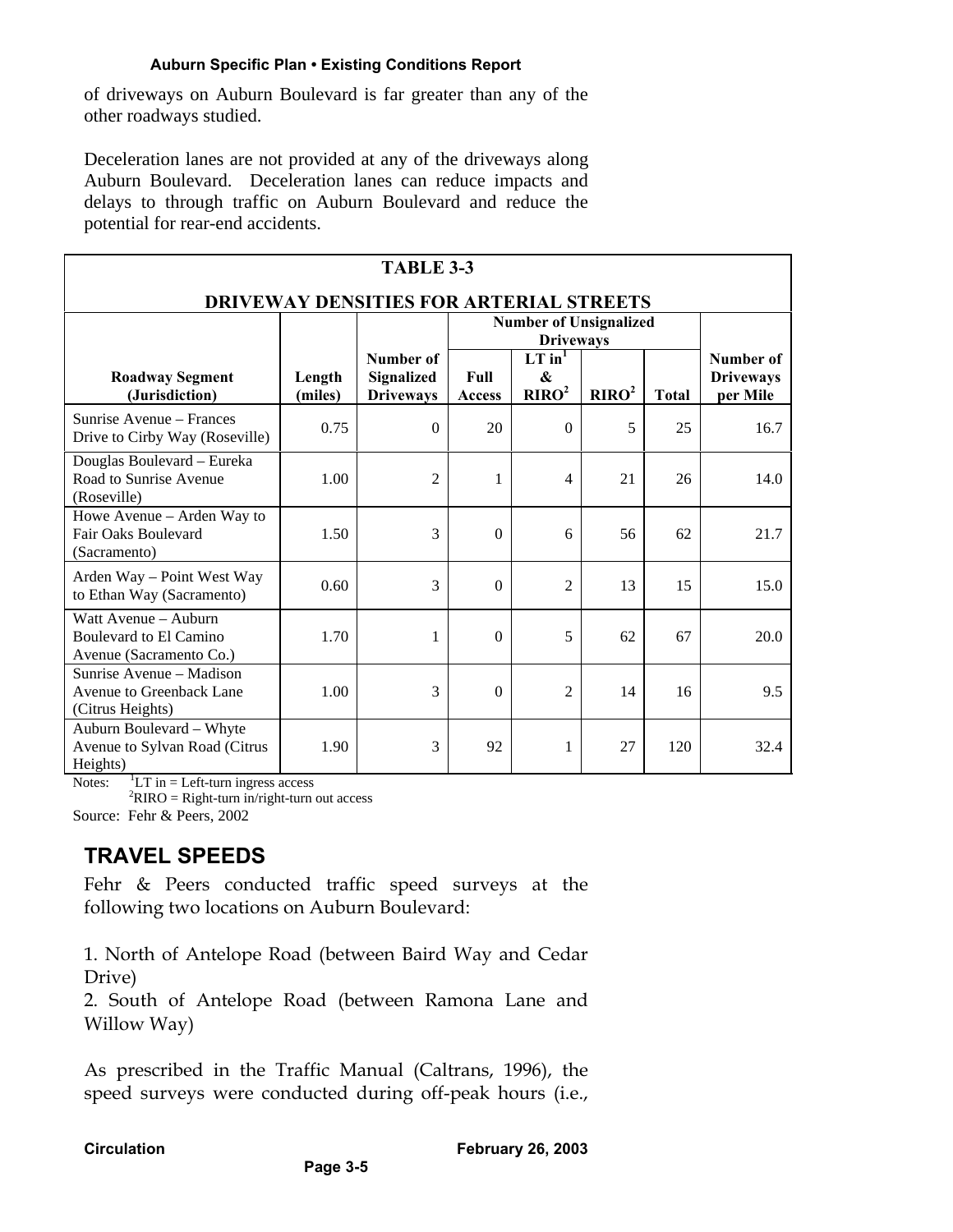10:00 a.m. to 10:30 a.m.) to obtain a reasonable depiction of free-flow travel speeds on Auburn Boulevard. At least 100 vehicles were surveyed at each location. Table 3-4 summarizes the speed survey data.

| <b>TABLE 3-4</b>           |                                                                                                              |                   |               |                   |               |
|----------------------------|--------------------------------------------------------------------------------------------------------------|-------------------|---------------|-------------------|---------------|
|                            | <b>TRAVEL SPEEDS - EXISTING CONDITIONS</b><br><b>North of Antelope Road</b><br><b>South of Antelope Road</b> |                   |               |                   |               |
| Roadway                    | <b>Segment</b>                                                                                               | <b>Northbound</b> | Southbound    | <b>Northbound</b> | Southbound    |
|                            | Posted Speed<br>Limit                                                                                        | <b>40 MPH</b>     | <b>40 MPH</b> | <b>40 MPH</b>     | <b>40 MPH</b> |
| Auburn<br><b>Boulevard</b> | Median Speed<br>$(50th)$<br>Percentile)                                                                      | <b>34 MPH</b>     | 37 MPH        | 37 MPH            | <b>38 MPH</b> |
|                            | 85 <sup>th</sup> Percentile<br>Speed                                                                         | <b>38 MPH</b>     | <b>42 MPH</b> | <b>43 MPH</b>     | <b>42 MPH</b> |

Source: Fehr & Peers, 2002

The Traffic Manual indicates that the speed limit is normally established at the first five mile per hour increment below the 85th percentile speed. Accordingly, the posted speed limit of 40 mph for the study segment of Auburn Boulevard within the Planning Area is consistent with this guideline.

# **BICYCLE AND PEDESTRIAN FACILITIES**

Auburn Boulevard has a continuous sidewalk on the west side of the street between the Sylvan Corners intersection and Interstate 80. On the east side of the street sidewalks are absent on segments between Watson Way and Cripple Creek Road, and between Sun Avenue and Whyte Avenue. The frequency of driveways on Auburn Boulevard creates numerous areas of potential conflict between vehicles and pedestrians.

Crosswalks are provided at the following intersections along Auburn Boulevard:

- 1. Auburn Boulevard/Twin Oaks Avenue (three-way crosswalk)
- 2. Auburn Boulevard/Rollingwood Drive (single crosswalk)
- 3. Auburn Boulevard/Grand Oaks Avenue (two-way crosswalk)
- 4. Auburn Boulevard/Antelope Road (four-way crosswalk)
- 5. Auburn Boulevard/Kanai Avenue (two-way crosswalk)
- 6. Auburn Boulevard//Pedestrian crossing adjacent to Sylvan Middle School



**The west side of Auburn Blvd. has a continuous sidewalk, while the east side has several segements that are not yet improved.**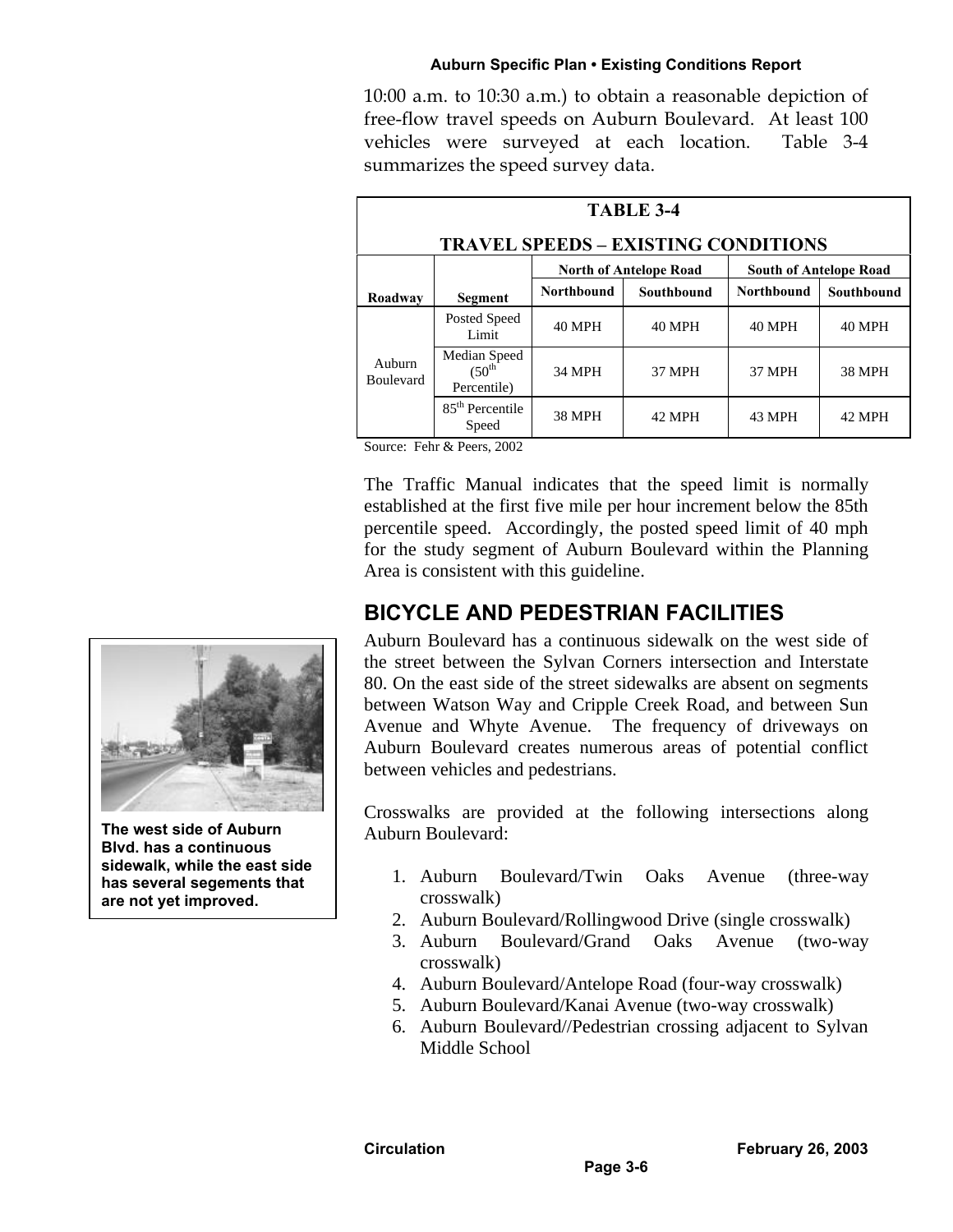Fehr & Peers observed pedestrian travel in the vicinity of Sylvan Middle School before and after school hours (i.e., between 7:30 and 8:00 a.m. and between 2:45 and 3:15 p.m.). Many students used the signalized pedestrian crossing adjacent to the school since they are picked up or dropped off at the commercial parking lot on the east side of Auburn Boulevard.

Many bicyclists were also observed using the signalized pedestrian crossing before and after school hours. Since there are no on-street bicycle lanes along Auburn Boulevard, students often ride their bicycles on the sidewalk.

# **TRANSIT SERVICE AND FACILITIES**

Five Sacramento Regional Transit (RT) bus transit routes operate along Auburn Boulevard. Four of these routes provide regular bus service (i.e., throughout the day) while one provides 'peak only' service as summarized in Table 3-5. Figure 3-3 shows the existing transit routes.

| <b>TABLE 3-5</b>                                                              |                                                                                                     |                                                                                                 |  |  |  |
|-------------------------------------------------------------------------------|-----------------------------------------------------------------------------------------------------|-------------------------------------------------------------------------------------------------|--|--|--|
| <b>EXISTING TRANSIT ROUTES ON STUDY SEGMENT OF</b><br><b>AUBURN BOULEVARD</b> |                                                                                                     |                                                                                                 |  |  |  |
| Route<br><b>Number</b>                                                        | <b>Hours of Operation</b>                                                                           | <b>Headways</b>                                                                                 |  |  |  |
| 91                                                                            | 7 a.m. to 10 p.m. Monday – Friday<br>10 a.m. to 6:30 p.m. Saturdays,<br><b>Sundays and Holidays</b> | Every 30 minutes until<br>6:00 p.m. Every 60<br>minutes thereafter and<br>on Sat./Sun./Holidays |  |  |  |
| 93                                                                            | 5:40 a.m. to 11 p.m. Monday - Friday<br>8 a.m. to 7 p.m. Saturdays, Sundays<br>and Holidays         | Every 30 minutes until<br>6:00 p.m. Every 60<br>minutes thereafter and<br>on Sat./Sun./Holidays |  |  |  |
| 94                                                                            | 6 a.m. to 6 p.m. Monday $-$ Friday                                                                  | Every 60 minutes                                                                                |  |  |  |
| 95                                                                            | 6:40 a.m. to 5:30 p.m. Monday $-$<br>Friday                                                         | Every 60 minutes                                                                                |  |  |  |
| 103                                                                           | 6 a.m. to 7:30 a.m. Monday $-$ Friday<br>4:30 p.m. to $6:20$ p.m. Monday –<br>Friday                | Every 15 minutes -<br>AM peak Every 30<br>minutes - PM peak                                     |  |  |  |

Source: Sacramento Regional Transit, 2002

There is a total of 18 bus stops along Auburn Boulevard. Each bus stop is designated by a street sign that indicates the routes serviced. Twelve of those bus stops are equipped with benches, but none has a shelter.

Routes 91, 93, 94, and 103 service the bus stop located on Orlando Avenue at Louis Lane (just south of Interstate 80). This bus stop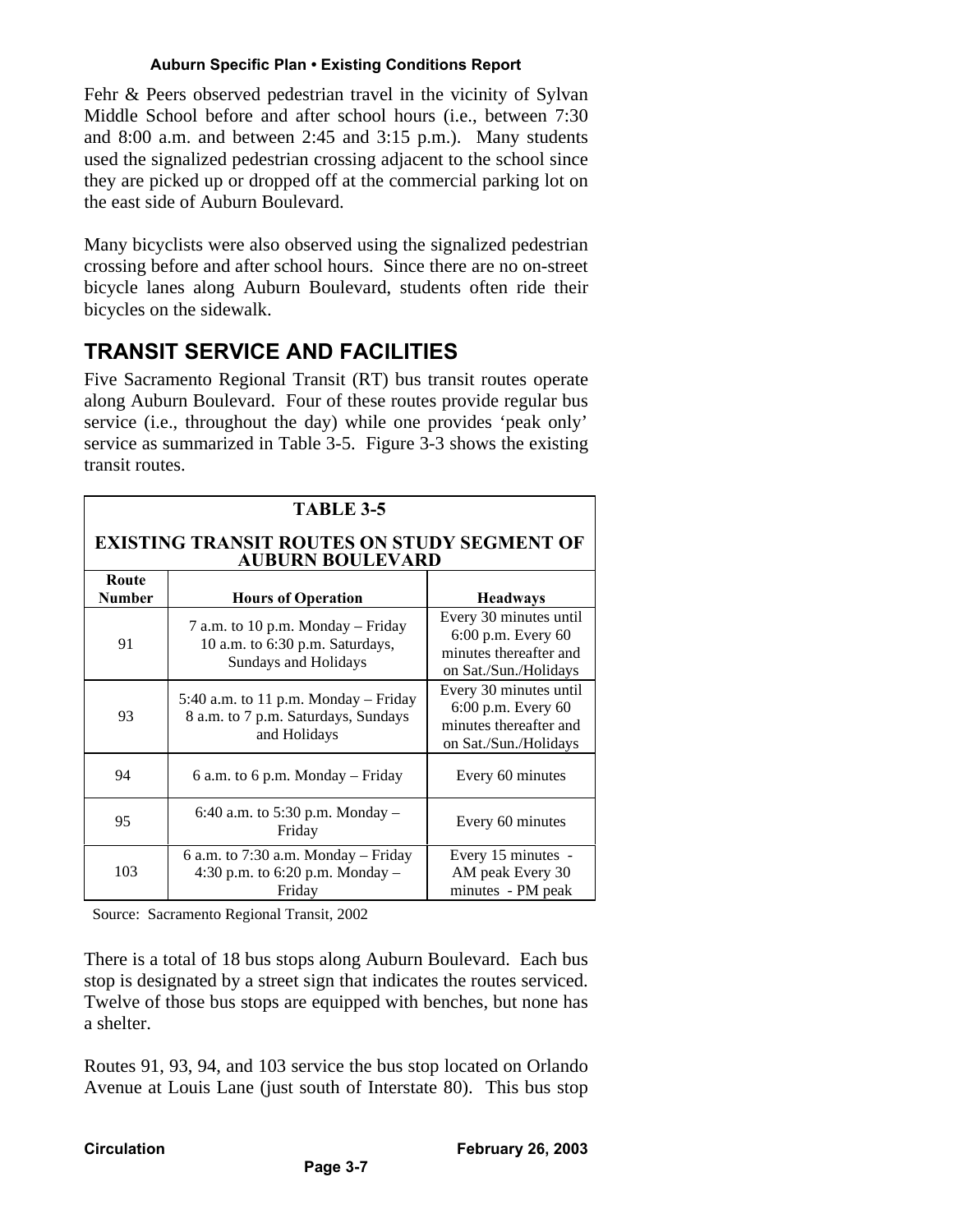provides connections with Roseville Urban Shuttle and Placer County Transit.

Bus turnouts allow transit vehicles to load/unload passengers while minimizing impacts to the flow of traffic in the adjacent travel lane. Turnouts are provided at the following four locations on Auburn Boulevard:

- 1. South of Whyte Avenue (southbound)
- 2. North of Twin Oaks Avenue (southbound)
- 3. North of Twin Oaks Avenue (northbound)
- 4. North of Watson Way (northbound)

# **ACCIDENT RATES**

Fehr & Peers collected accident data from the Citrus Heights Police Department for Auburn Boulevard for a three-year period between October 1999 and October 2002.

The data revealed a total of 260 collisions over the three-year period, including 123 collisions north of Antelope Road and 137 collisions south of Antelope Road. One accident involving a vehicle-pedestrian collision resulted in a fatality at the intersection of Auburn Boulevard/Antelope Road. Injuries occurred in 66 percent of the accidents. Five accidents involved pedestrians and nine involved bicyclists.

The accident rate for Auburn Boulevard is 2.99 accidents per million vehicle miles north of Antelope Road and 4.85 accidents per million vehicle miles south of Antelope Road (based on total number of accidents, ADT, and length of roadway segment). This data indicates that the accident rate for the segment of Auburn Boulevard south of Antelope Road is higher than the statewide average rate of 3.35 accidents per million vehicles for similar facilities (per 1999 Caltrans Accident Data on California State Highways). Although the number of accidents on Auburn Boulevard south of Antelope Road is comparable to the number of accidents north of Antelope Road, the rate of accidents is 62 percent higher due to the shorter length of this segment (0.8 miles versus 1.1 miles).

Table 3-6 shows a summary of traffic accident data at signalized intersections along Auburn Boulevard. The data indicates that the accident rate at the Antelope Road and Kanai Avenue intersections are higher than the statewide average rate for similar facilities.



**In the last three years there have been a total of 160 accidents along Auburn Boulevard.**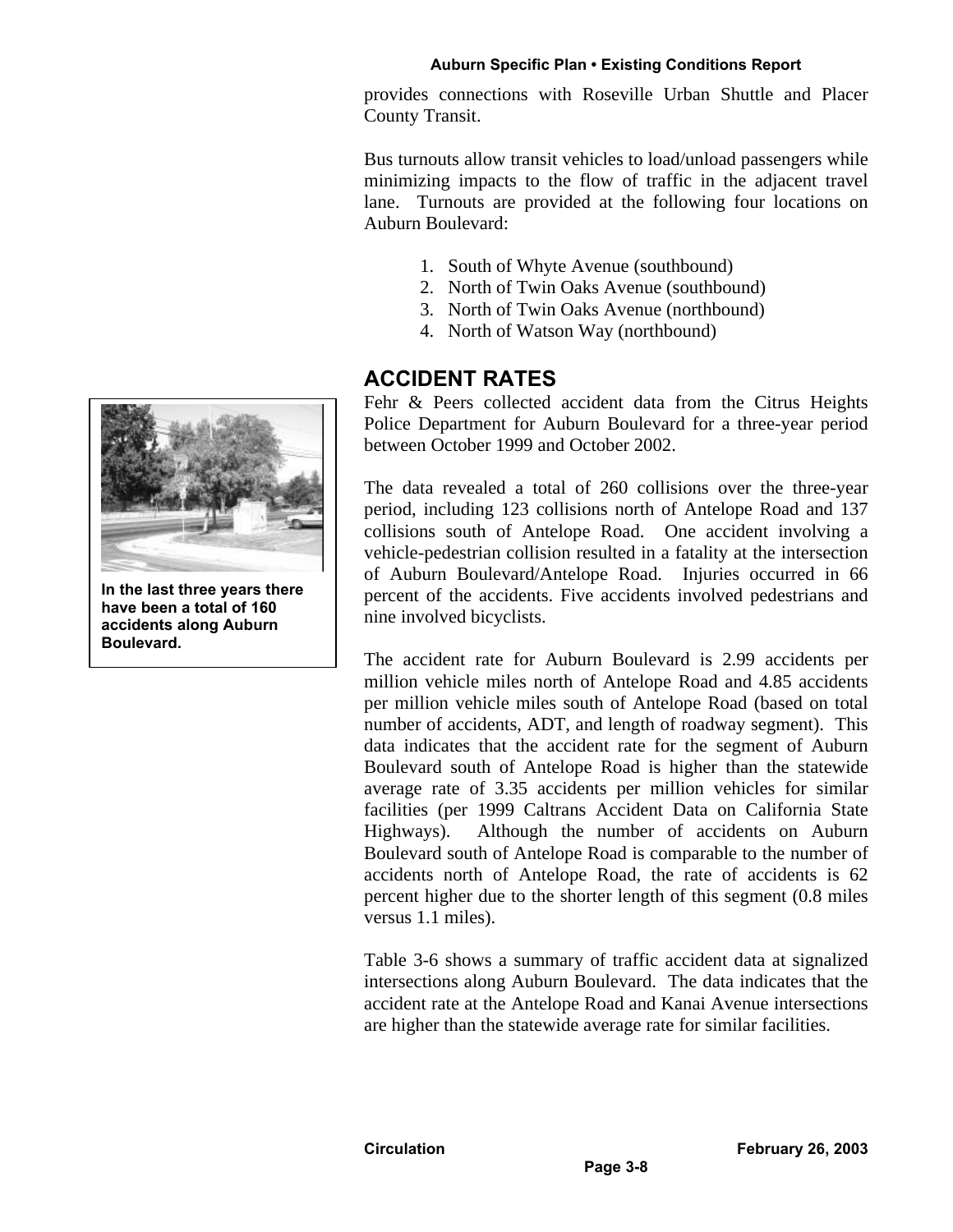| TABLE 3-6                                                                            |                                                      |                                                         |                                         |                                          |  |  |
|--------------------------------------------------------------------------------------|------------------------------------------------------|---------------------------------------------------------|-----------------------------------------|------------------------------------------|--|--|
| <b>AUBURN BOULEVARD ACCIDENT HISTORY</b><br><b>OCTOBER 1999 THROUGH OCTOBER 2002</b> |                                                      |                                                         |                                         |                                          |  |  |
| Location                                                                             | Average<br><b>Accidents</b><br>Per Year <sup>1</sup> | <b>Total</b><br><b>Fatalities</b><br>(3 Year<br>Period) | Actual<br>Accident<br>Rate <sup>2</sup> | Average<br>Accident<br>Rate <sup>4</sup> |  |  |
| Auburn Boulevard/Twin<br>Oaks Avenue                                                 | 2.33                                                 | $\theta$                                                | $0.20$ per $MV^3$                       | $0.43$ per MV                            |  |  |
| Auburn<br>Boulevard/Rollingwood<br>Drive                                             | 0.67                                                 | $\theta$                                                | N/A                                     | $0.43$ per MV                            |  |  |
| Auburn Boulevard/Grand<br>Oaks Drive                                                 | 2.67                                                 | $\theta$                                                | N/A                                     | $0.43$ per MV                            |  |  |
| Auburn<br>Boulevard/Antelope Road                                                    | 16.67                                                | 1                                                       | $0.84$ per MV <sup>3</sup>              | $0.43$ per MV                            |  |  |
| Auburn Boulevard/Kanai<br>Avenue                                                     | 6.63                                                 | $\theta$                                                | $0.56$ per $MV^3$                       | $0.43$ per MV                            |  |  |

Notes: <sup>1</sup>Accidents at intersections defined as any collision occurring within 250 feet of intersection.

<sup>2</sup> Actual accident rate for intersections at Rollingwood Drive and Grand Oaks Boulevard not calculated because ADT at these intersections were not available.

 $3MV =$  Million vehicles entering the intersection.

<sup>4</sup>Based on statewide average for urban intersections with signalized control (1999 Caltrans Accident Data on California State Highways).

Source: Citrus Heights Police Department – Traffic Division, 2002

Approximately 40 percent of the accidents occurring along the study segment of Auburn Boulevard involved rear-end collisions. Another 30 percent of the accidents involved broadside collisions. Improvements in access control on Auburn Boulevard (e.g., consolidation of driveways, turning movement restrictions, provision of deceleration lanes) may reduce these types of collisions.